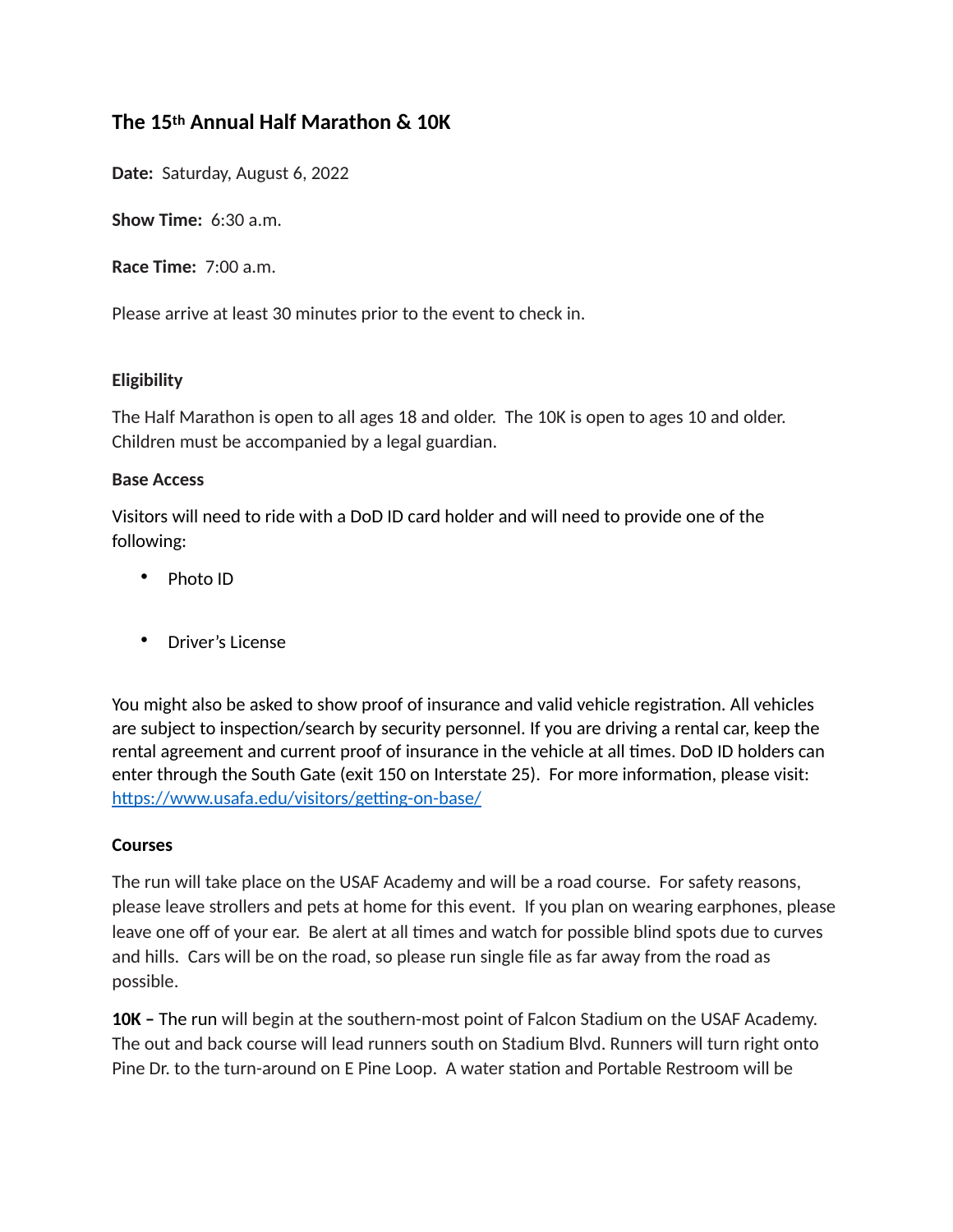located here. On the way back, please stay on the same side of the road and run back to the starting point.

**Half Marathon –**The run will begin at the southern-most point of Falcon Stadium on the USAF Academy. The out and back course will lead runners south on Stadium Blvd. Runners will turn right onto Pine Dr. to the first aid/water station and portable restroom location on E Pine Loop. Continue running on Pine Dr. which will lead to Academy Dr. near the US Air Force Academy Medical Clinic. Turn Right on Academy Dr. to the turn-around point/first aid/water station and portable restroom location near Lodging. Then return back to Falcon Stadium to the finish line! This road course includes an altitude of approximately 6,600 to 7,200 feet and includes some flat areas and rolling hills.

## **Maps**

Course Maps will be available online.

#### **Walkers**

Anyone who would like to walk is highly encouraged to register for the 10K. Walkers are welcome to participate in the half marathon however, please note the 10:30 am cut off time. Any racer not through the finish line by this time will not receive and official time.

#### **Parking**

Parking is located in Falcon Stadium parking (Lot 2) on the morning of the event.

## **Registration**

Registration will open on June 20th and closes on 29 July.

- Registrations will be accepted in person, by phone, (download the form from the usafasupport.com website or online: https://web2.myyscloud.com/wbwsc/ [cousafawt.wsc/search.html?Primarycode=40HALF&display=Detail&module=AR](https://web2.myvscloud.com/wbwsc/cousafawt.wsc/search.html?Primarycode=40HALF&display=Detail&module=AR)
- The first 200 registered will receive a commemorative race t-shirt and all who finish the race will receive a finishers medal.

## **Race Entry Fees**

Half Marathon/10K

- Registration (20 Jun 29 Jul)
	- $\circ$  \$20
- Late & Day of Registration, 30 Jul -6 Aug, Registrations will be accepted, cash payment only on site at the event. Please arrive one hour prior to the race start time.
	- o \$25